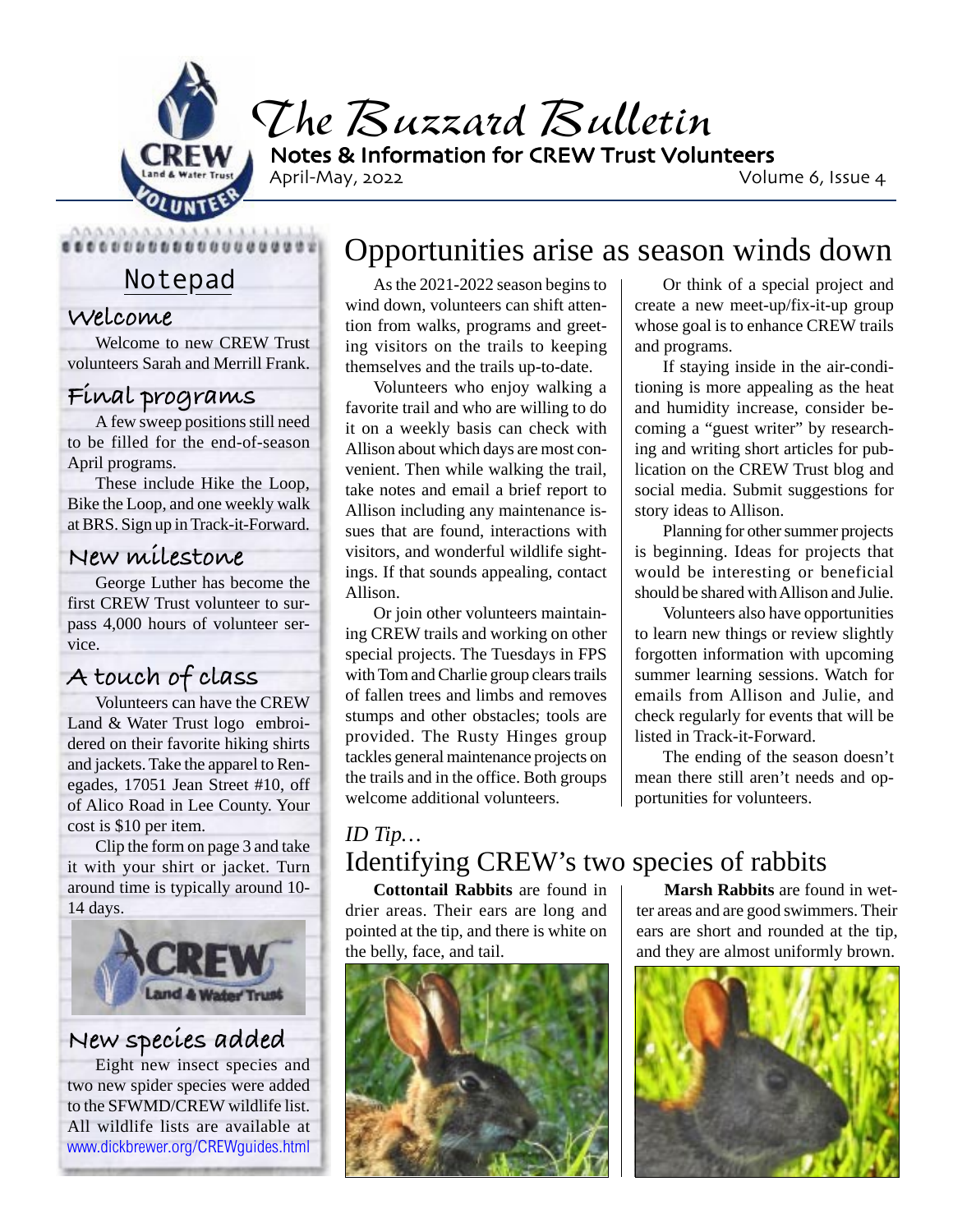### *Things with thorns:* Hog Plum *(Ximenia americana)*

Hog Plum is a Florida native and is also native to the Caribbean, Mexico, Central America, South America, and parts of Africa. It has many common names.

In Southwest Florida, it's a shrub that can grow to 12 feet tall, but it's usually much shorter.

It's multi-stemmed and thorny (really thorny!) and it is deciduous, dropping its leaves in the winter.

One strange feature is that it can be semi-parasitic. Its roots have appendages (haustoria) that can tap into roots of its neighbors to steal a few nutrients or two although it does no harm to the host plant.

In spring, it produces small yellow and white flowers that are quite fragrant, with a lilac-like aroma.

In late summer, it will have bright yellow, ping-pong-ball-sized waxy fruit. The fruit may turn reddish when it is ready to fall off of the tree.

While the fruit is edible, raw or cooked, its taste can range from sour to sweet. The fruit has been used to make jams, jellies, and juices, and it is

## Staying connected

People

Bob Lucius 813-236-5518 rlucius@crewtrust.org Allison Vincent 239-287-4483 allison@crewtrust.org

Julie Motkowicz 239-229-1088 education@crewtrust.org

Web sites

www.crewtrust.org www.trackitforward.com (hours) www.crewtrust.org/crew-trustvolunteers (volunteer library– the password is **crew17**)

The Buzzard Bulletin contains notes and information for CREW volunteers and is emailed six times a year (September, November, January, March, May, July). Dick Brewer, editor.

an important food source for birds and other wildlife.

The seeds in the fruit do contain cyanide, so it's best not to chew them (apple and cherry seeds also contain cyanide).

Besides cyanide – technically a chemical called amygdalin that the body converts to cyanide – the seeds also contain an oil that is rich in polyunsaturated fats making the seeds useful in making soaps, shampoos, and a variety of cosmetics.



Other parts of the plant are equally useful. The leaves are edible if well boiled (don't eat them raw – cyanide) and have been used to treat conditions including toothaches and headaches.

A poultice of the roots has been used to treat leprosy and hemorrhoids. The bark is used to treat skin ulcers, fevers, and kidney and heart problems. Both the bark and roots are used to tan leathers. The bark is used in dye-making, and the wood is used to make charcoal.



For more information about *Ximenia americana*, visit Florida Native Plant Society: https://www.fnps.org/plant/ximenia-americana Eat the Weeds: http://www.eattheweeds.com/ximenia-americana-known-by-many-names-2/

# *Things with thorns:* **Smilax species**

Different Smilax species are often called catbrier, greenbrier, bamboo vine, hogbrier, and sarsaparilla.

In Florida, 12 species are native.

Smilax climbs by means of tendrils. Technically it's a climbing bush, not a vine. It has tuberous whitish roots and most species have thorns. Even the leaves of one species have prickles along the edges.

The white or yellow-green male and female flowers are borne on separate plants. The fruit are round, starting green and turning black when ripe. Ripe fruit looks like clusters of small grapes.

Smilax provide protection and food for over forty different species of birds and are an important part of the diet for deer, bears, and rabbits.

Smilax gets its name from the Greek myth of Krokus and the wood nymph Smilax.

Their love affair was tragic and unfulfilled because mortals and nymphs weren't allowed to love each other. For their indiscretion, the man Krokus was turned into a crocus by the goddess Artemis (she was also having an affair with Krokus but since she was a goddess, that was okay). Smilax was so heartbroken over Krokus' reduction to a flower that Artemis took pity on her and turned Smilax into a brambly vine so she and Krokus could forever entwine. That's the sanitized version.

Guide to Florida Smilax: https://edis.ifas.ufl.edu/publication/FR375